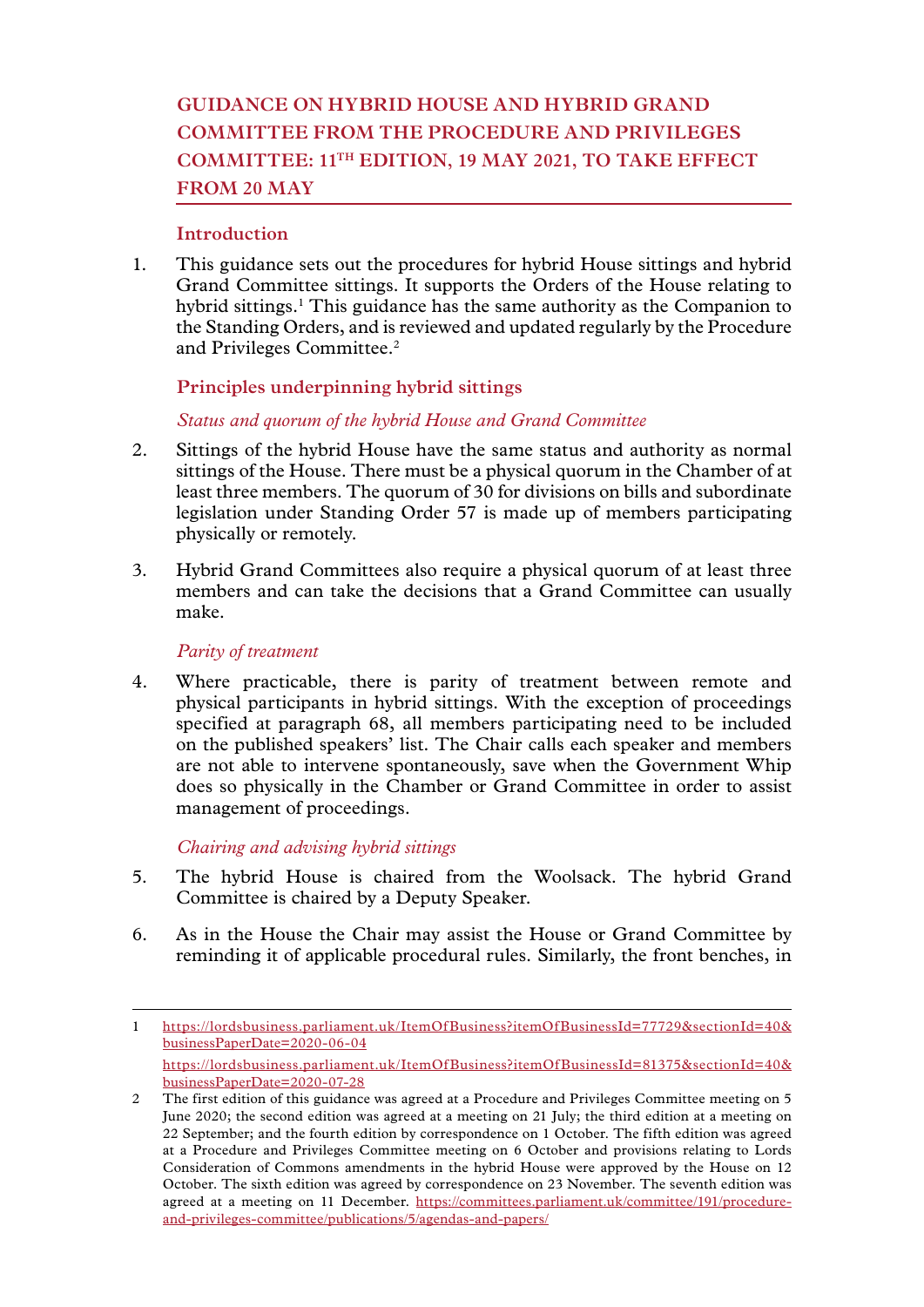| <b>Type of business</b>          | Deadline                       |
|----------------------------------|--------------------------------|
| $PNQs$ and statements – deadline | 4pm the working day before     |
| for signing up                   | (Friday for a Monday)          |
| Submission of PNQs to the Lord   | 12 noon the working day before |
| Speaker                          | (Friday for a Monday)          |
| Amending stages of bills         | See paragraph 78 below         |

### *Concurrent items of business*

15. Members should not seek to participate in concurrent items of business member is anticipated to speak in the Chamber.

in the hybrid House and the hybrid Grand Committee. If members sign up to both then the Government Whips' Office will contact them and ask that they choose in which business to participate. Where it only becomes apparent during a sitting that two items of business will be concurrent then the Usual Channels will speak to members affected and ask them to scratch from one list. However, where the business in Grand Committee is the Committee stage of a bill, members will be enabled to participate in business in the Chamber which overlaps with that business when the Usual Channels have indicated that there is a low risk of disruption, for example that a group of amendments in which the member is anticipated to speak in Grand Committee is very unlikely to overlap with business in which the

#### *Physical participation*

### *(i) Chamber*

while maintaining social distancing in compliance with Public Health England advice is 53, plus the two seats on the Judges' Woolsack, and the Deputy Speaker. Capacity for wheelchair users seeking to speak is one. When constructing speakers' lists the whips' offices will allocate places if more than 53 members are seeking to participate physically for any single

- 16. The capacity for members to participate in proceedings in the Chamber item of business.
- 17. Admission to the floor of the Chamber will be prioritised for members on the is likely to be exceeded.
- 18. Members are no longer prohibited from speaking from the Bishops' benches,

relevant speakers' list, the Chair or other Deputy Speakers, the Leaders and deputy Leaders of the three main parties, the Convenor and whips. Other members present in the Chamber may not speak, except on brief business after oral questions and consideration of Commons amendments (see below). Doorkeepers will advise members trying to enter the Chamber on available capacity. The party whips will ensure this system operates smoothly. The Chair may adjourn the sitting if it appears that the capacity in the Chamber

although priority for seating on those benches should be given to bishops.

#### *(ii) Grand Committee*

19. The capacity for members to participate in proceedings in the Grand physically for any single item of business.

Committee room is 28, plus the Deputy Speaker. Capacity for wheelchair users seeking to speak is one. When constructing speakers' lists the whips' offices will allocate places if more than 28 members are seeking to participate

particular the Government front bench, have a duty to advise the House or Grand Committee on procedure and to draw attention to any abuse.

#### *Privilege*

- 7. Hybrid House and hybrid Grand Committee proceedings attract all the usual protections of parliamentary privilege.
- Members should be aware that if they participate remotely from outside the United Kingdom in the hybrid House or hybrid Grand Committee sitting, while their contributions will still be covered by the protections of parliamentary privilege in the UK, there is no guarantee that the legal system of the country from which they are speaking would take this view.

#### **Practical arrangements for attending and speaking**

#### *Sitting times and duration*

- 9. The hybrid House sits on Monday at 1pm, and on Tuesday, Wednesday and Thursday at 12noon. The House may also sit on some Fridays at 11am. The expectation is that the House normally rises by 8.30pm on Monday, 8pm on Tuesday, Wednesday and Thursday, and 4pm on Friday.
- 10. Hybrid sittings for amending stages of bills start no earlier than 12.30pm.
- 11. Hybrid Grand Committee sitting times are agreed through the Usual Channels. Usually they will sit from 2.30pm Monday-Thursday and from 11am on Fridays for a maximum of five hours inclusive of any adjournments between items of business and will consider no more than one bill per day. The Grand Committee may adjourn for a remote division as required.

#### *Attendance at hybrid sittings*

12. Members may participate in hybrid business remotely via video-conferencing technology, or physically in the Chamber or Grand Committee room. Members should follow national and House guidance in deciding how to participate.

### *Speakers' lists*

- 13. In order to facilitate remote participation most hybrid business is run with a speakers' list. Members should indicate whether they wish to participate physically or remotely when signing up to the speakers' list and it will not be possible for members subsequently to change their preference between physical and remote once the list has closed.
- 14. The Government Whips' Office organise speakers' lists and issue specific guidance about the deadlines for individual items of business. In general the following timings apply for both the hybrid House and (where applicable) hybrid Grand Committee:

| <b>Type of business</b>               | Deadline                        |
|---------------------------------------|---------------------------------|
| Questions, debates, statutory         | 6pm two working days before (so |
| $in$ struments – deadline for signing | Mon for Wed, Tues for Thurs,    |
| up to speak                           | Thurs for Mon, Fri for Tues)    |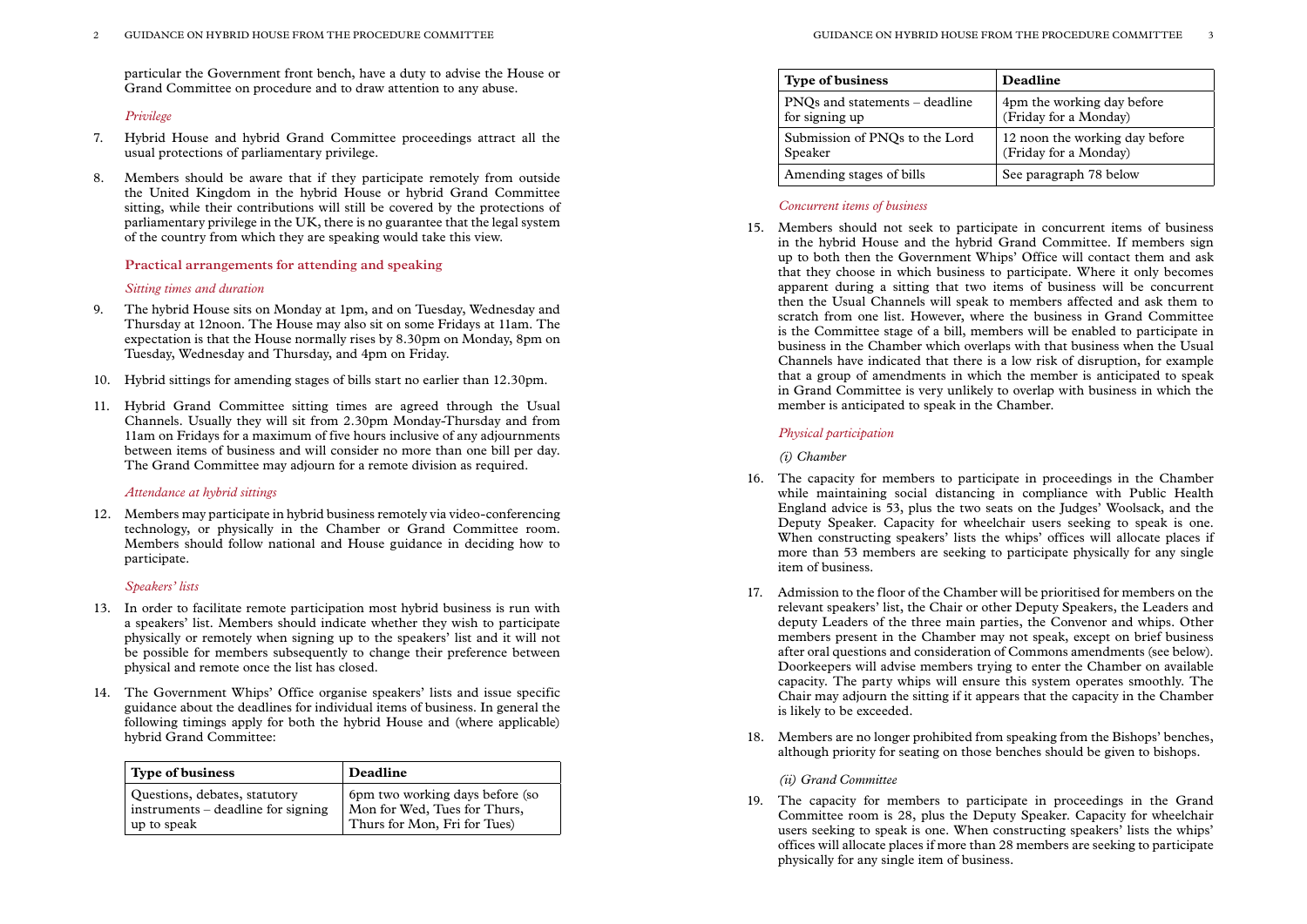• Members have the permission of the House to speak from a seated position when participating remotely (SO 26, Companion 4.14), and they must do so when participating physically in a hybrid Grand

- 29. For the sake of completeness it is also worth noting that:
	- Committee.
	- Lords Spiritual may participate without wearing robes (4.15).
	- connected to the call throughout the debate.
	- Members should declare their interests, recalling that declarations may 98ff ).

• Speakers should still observe the general rules of debate, including as to attendance, and attend the start, end and greater part of the debate, including the opening speeches, the speeches before and after their own, and the winding up speeches. This applies equally to debate on a group of amendments. Members participating physically should be present in the Chamber, the public gallery of the House<sup>3</sup> or hybrid Grand Committee room for those speeches. Members participating remotely must join the call before the start of proceedings and remain

- 31. A member participating remotely who might wish to press a motion or to do so:
	- by indicating when speaking in the debate; or
	- by giving notice to the Clerk and the Chair.

be briefer when time is tight (Guide to the Code of Conduct, paragraph

## **Remote voting**

30. All divisions in the hybrid House are conducted using a remote voting in the hybrid House, the Chair will collect voices in the Chamber only.

system. The Chair will put the Question in the usual way and collect the voices as described in the following paragraphs. When putting the Question

## *Pressing a motion or amendment remotely*

amendment to a vote must make this clear in order for the Chair to call them

## *Contributing to collection of the voices remotely*

32. If a member taking part remotely wants their voice accounted for if the factor them into the outcome as if the members were in the Chamber.

Question is put, they must make this clear when speaking in the debate. The Chair will acknowledge any such statements before collecting the voices and

## *The remote voting system*

- 33. If a decision is not reached by collecting the voices, the Chair will instruct and on the remote voting site.
- 34. No tellers are appointed for a remote division.

the Clerk to start a remote division. Members have 10 minutes to record their votes electronically. The division bells will be sounded on the Estate

- 28. Notwithstanding the usual rules of procedure, in hybrid House and hybrid Grand Committee sittings:
	- No members may intervene on other speakers (Companion 4.29).
	- No backbench members should seek to draw attention to breaches of order or customs (Companion 4.01).
	- No members may speak in the gap (Companion 4.26).

- 20. Admission to the Grand Committee room will be prioritised for members on the relevant speakers' list, the Chair or other Deputy Speakers, the Leaders and deputy Leaders of the three main parties, the Convenor and whips. Other members present may not speak. Doorkeepers will advise members on capacity. The party whips will ensure this system operates smoothly.
- 21. Members must wear face coverings when entering, leaving or moving around the hybrid Grand Committee room (these will be available outside the room or members may wear their own). These should be removed before speaking in a debate. Members must speak sitting down. The Deputy has the power to adjourn the sitting if it appears that these or other safety requirements are being compromised.

## *Remote participation*

- 22. The number of members who can take part remotely in the hybrid House is capped at 75 for the House and 50 for Grand Committee.
- 23. Admission to members participating remotely in hybrid House or hybrid Grand Committee sittings is via a link to a meeting sent direct to the parliamentary email account of members who have signed up to speak. Members are not able to participate without a parliamentary account.
- 24. Members participating remotely should join the video-conference call between 30 minutes and 60 minutes before the start of the proceedings. Members joining late may not be able to be admitted to the proceedings (see paragraph 29, 3rd bullet).
- 25. Members should ideally take part in proceedings from a quiet room with no background noise and a reliable internet connection. Members will not be admitted into proceedings if they are in moving vehicles.

## *Adjournments between business*

26. It may be necessary to have short adjournments between items of hybrid business to enable different groups of members to exit and enter the Chamber or Grand Committee while observing social distancing, and to observe sanitising requirements.

## *Broadcasting*

27. Hybrid House and Grand Committee sittings are broadcast. Members participating remotely may be visible to participants in the Chamber (but not shown on the broadcast) when the Minister is responding to their question at question time, or during statements and PNQs. Occasional wide-angle views of the Chamber participants will be broadcast.

## **General rules of debate**

<sup>3</sup> Members in the public gallery should alert the doorkeeper to their presence to ensure their presence is recorded.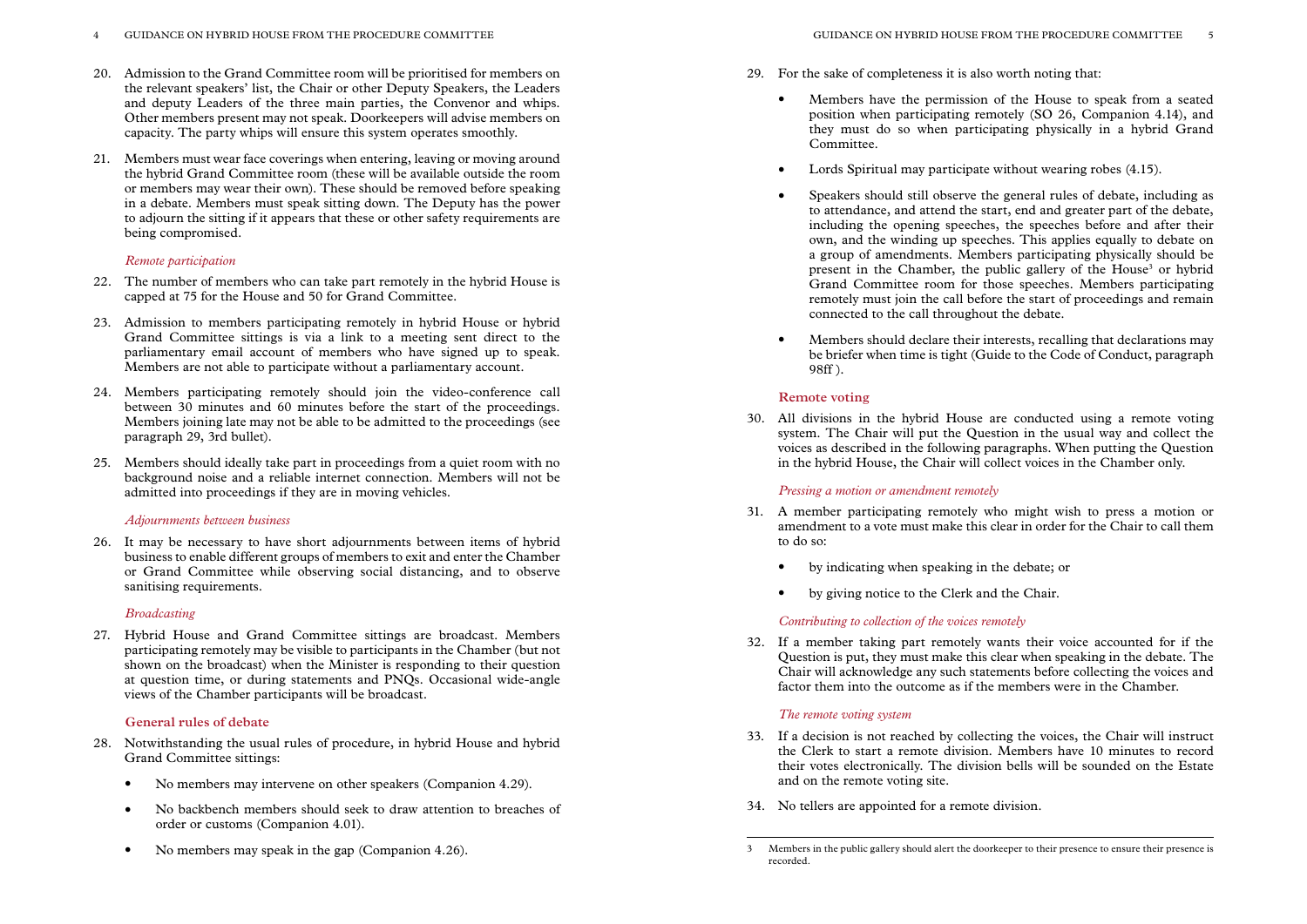members to cast their vote by email. The time allowed will be agreed by the Usual Channels. Once submitted, a vote may not be rescinded or altered. The result of a division conducted using the contingency process will be announced in the Chamber in the usual way.

#### *Remote voting: general*

47. Members may not misuse the remote voting system or the contingency email has agreed the following provision in the Code of Conduct:

voting process by having any other person vote on their behalf. The House

- 48. Guidance on how to use the remote voting system is available at https:// [intranet.parliament.uk/Documents/Guide-to-Remote-Divisions.pdf.](https://intranet.parliament.uk/Documents/Guide-to-Remote-Divisions.pdf)
- 49. Divisions are not possible in the hybrid Grand Committee. When putting

"Members may not allow another member or other person to cast a vote on their behalf during any electronic division in proceedings. Any member who does so commits a breach of this Code which the House would view with the utmost seriousness."4

supplementaries.<sup>5</sup> All supplementary questions should be limited to no more than 30 seconds and ministerial replies should be succinct. No member can participate unless their name is on the speakers' list. The final speakers' list for each oral question is limited to a maximum of 10 members. Other than frontbench spokespersons, members may sign up for only one supplementary question each day to allow maximum participation. If a member signs up to speak in more than one oral question on a day, the Government Whips' Office (GWO) will, in the first instance, email the member to ask them to remove their name from all but one list by the deadline. The GWO has the power on subsequent occasions to remove that member from all oral

the Question, the Chair will collect the voices in the committee room only.

### **Questions, statements and debates**

#### *Oral questions*

- 50. The time for oral questions is 10 minutes for each question and question speakers' lists on each day when they sign up to multiple lists.
- 51. Oral question slots are allocated by ballot. Oral questions may only be allocated by ballot as usual.

changed up to 48 hours in advance of the question being asked; the 48 hours does not include weekends and bank holidays. Topical oral questions are

### *Private notice questions*

- 52. The time for private notice questions (PNQs) is 15 minutes for each question and supplementaries.
- 53. No member can participate unless their name is on the speakers' list. The
- 54. Members may submit the same question to the Lord Speaker as a PNQ

final speakers' list for each PNQ is limited to a maximum of 12 members.

on a Monday, Tuesday or Friday as they have submitted to the topical oral

- 35. A member may vote in a division although they did not hear the Question put.
- 36. The Clerk at the Table will be able to record the vote of any member in the Chamber who is temporarily unable to vote because of technical issues with their electronic device and cannot leave the Chamber to rectify the problem in the time available.
- 37. Members who have accessibility needs which mean they cannot use the remote voting system, and who intend to participate remotely, should make arrangements at least 24 hours in advance with the Clerk of the Table Office [\(LordsVotes@parliament.uk\)](mailto:LordsVotes%40parliament.uk?subject=) for their vote to be recorded.
- 38. With the exception of the members mentioned in paragraphs 36 and 37, all members must vote using the remote voting system. A vote, once submitted, may not be rescinded or altered.
- 39. The Chair may extend, interrupt or suspend a remote division if notified of a technical problem. They will notify the House of this by making an announcement from the Woolsack.
- 40. When the time allowed for remote voting has elapsed, no further members may vote.
- 41. The result of a remote division will be announced from the Woolsack as soon as it is available.
- 42. If, after the result of a remote division has been announced, it is reported to the Chair that problems in the conduct of the division occurred which might have affected the result, the Chair may declare the division to be void and may make arrangements for the division to be re-run. If the correction involves the reversal of a decision of the House and the House has taken further action on the basis of the mistaken announcement, any proceedings taken on the basis of that announcement should be voided unless irreversible.

#### *Deferred or contingency voting*

- 43. In the event that the remote voting system fails, the House will usually adjourn and return to the item of business later the same day. If that is not possible, either the division and any further votes that day will be deferred or the contingency email voting process will be used. Where possible, an email will be sent to all members to inform them of this decision.
- 44. Divisions can be deferred to a later day where the result of a division does not affect continuing the business of the day. Such deferred divisions should take place at the earliest convenience once the system has been repaired and tested. Such divisions can only take place during a sitting of the House. The timing of such divisions will be indicated on the Order Paper.
- 45. At the agreed time for a deferred division, the Chair will announce the division from the Woolsack and the procedure will be exactly the same as that for a standard remote division.
- 46. If however the deferral of a division is not appropriate (for example where there are consequential amendments or when it is desired to conclude the business on that day), the contingency email voting process will be used. An email will be sent to the parliamentary address of each member inviting

<sup>4</sup> Conduct Committee 2nd Report 2019-21 (HL Paper 67); agreed by the House on 9 June 2020.

<sup>5</sup> This includes questions to Departmental Ministers sitting in the House who are full members of the Cabinet, subject to the House's agreement of the Procedure and Privileges Committee's 7th Report 2019-21 (HL Paper 237).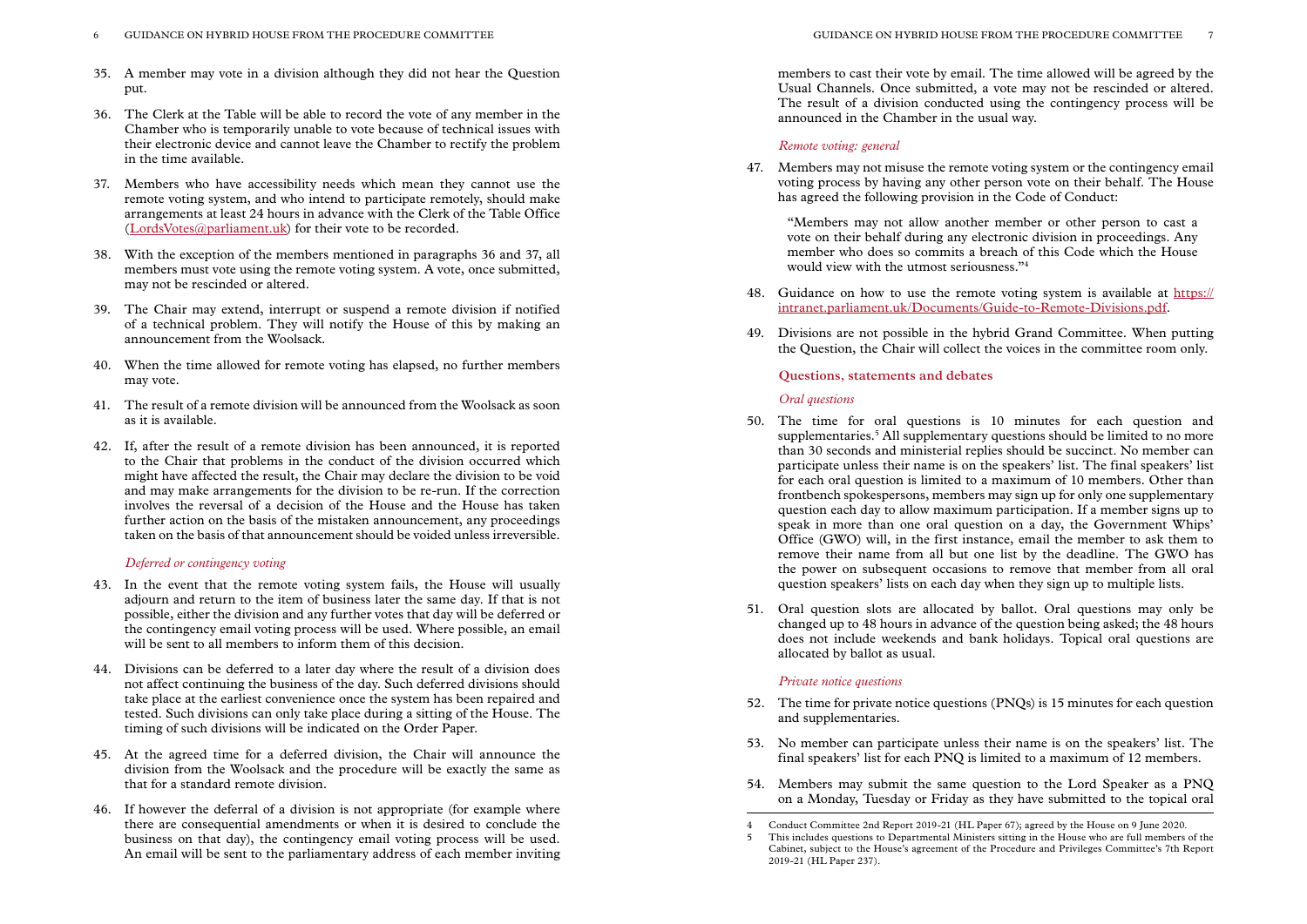66. Balloted QSDs replace the normal arrangements for QSDs for the duration the speakers' list.

of hybrid proceedings. No member can participate unless their name is on

#### *Debates*

67. Debates in both the hybrid House and the hybrid Grand Committee are name is on the speakers' list.

time limited to either 90 minutes, 3 hours or 5 hours depending on how many members sign up to speak. No member can participate unless their

## **Brief business after oral questions**

68. The House often considers a series of brief motions after oral questions. possible except by the mover of the motion.

These include Business of the House motions, business of the Senior Deputy Speaker and Conduct Committee motions, and amending stages with no amendments (though see below on third reading). These motions are treated as physical business only. There are no speakers' lists but interventions from members attending physically are possible. Members intending to speak should give notice to the Clerk and the Chair. No remote participation is

#### **Legislative business**

69. Until further notice, Thursday and Friday sittings of a hybrid House may be used for legislation which shall have precedence over other business.

#### *Statutory instruments*

Grand Committee are time limited to either 60 minutes or 90 minutes depending on how many members sign up to speak. No member can participate unless their name is on the speakers' list. Ministers have 8 minutes to open a debate and 10 minutes to wind-up. Opposition Frontbenchers have

- 70. Debates on statutory instruments in both the hybrid House and the hybrid 6 minutes to wind-up.
- 71. Short questions for elucidation after the Minister's response are allowed, Minister will be restricted to those signed up to speak on the instrument.

if there is at least 2 minutes spare time before the end of the debate, but discouraged. Members wishing to do this must e-mail the Clerk. As for the participants' lists on bill stages, the right to request to speak after the

## *Primary legislation*

#### *Introduction of bills*

72. A bill may be introduced by a member participating virtually or physically. Legislation Office.

Where a member is seeking to introduce a bill virtually prior notice must be given with the timing of the introduction agreed in advance with the

#### *Amending stages of bills*

73. Amending stages of bills in hybrid House, hybrid Committee of the Whole Private Member's Bill.

House and hybrid Grand Committee are conducted as normal, with the following exceptions. "Minister" below includes the member in charge of a

question ballot. But, if they are successful in their request for a PNQ, their submission to the topical oral question ballot will be automatically withdrawn. This prevents members from asking the same question twice.

#### *Oral statements*

- 55. Repetition of oral statements is a matter for agreement on a case by case basis within the Usual Channels. The statement is not repeated but instead taken as read.
- 56. No member can participate unless their name is on the speakers' list. Nonaffiliated peers, peers in smaller groups, and Bishops are allocated 1 question between them across each oral statement session. The Government Whips' Office publish the speakers' list, subject to a maximum of 16 members for backbench questions limited to 20 minutes, and 24 members for backbench questions limited to 30 minutes.

#### *Urgent Questions from the Commons*

57. Questions on the answers to Urgent Questions asked in the House of Commons may be asked on a subsequent day. The original answer is not repeated. No member can participate unless their name is on the speakers' list. The published speakers' list is limited to a maximum of 10 members.

#### *Balloted questions for short debate*

- 58. One Thursday every five sitting weeks is set aside for four balloted questions for short debate (QSD) to be asked in Grand Committee.
- 59. Balloted QSDs are time limited to one hour each, and their subjects should be narrow.
- 60. Only backbench and Crossbench members may initiate a balloted QSD, subject to a limit of one per session.
- 61. The ballot is carried out by the Table Office on a Wednesday for debate on the Thursday of the following week. The deadline for tabling is 5.00pm on the Tuesday preceding the ballot. A question which is the same, or substantially the same, as a question that is already entered for the ballot will not be accepted.
- 62. Members should table questions anew for each ballot; undrawn questions will not be entered into the next ballot automatically.
- 63. It is assumed, unless notice to the contrary is given to the Table Office, that any member who has a QSD down for the ballot is willing and able to ask their question on the day appointed.
- 64. When a QSD has been set down for a particular day, it may be amended in form but not in substance.
- 65. No QSD may be entered into a ballot for a day on which the Department responsible also has business tabled in the Chamber (except for oral questions) at the time the ballot is drawn. QSDs to the Senior Deputy Speaker and the Parliamentary Works Sponsor Body are inadmissible. No more than two questions which may be answered by the same department would be drawn. The department responsible for answering is listed alongside the entry to the ballot.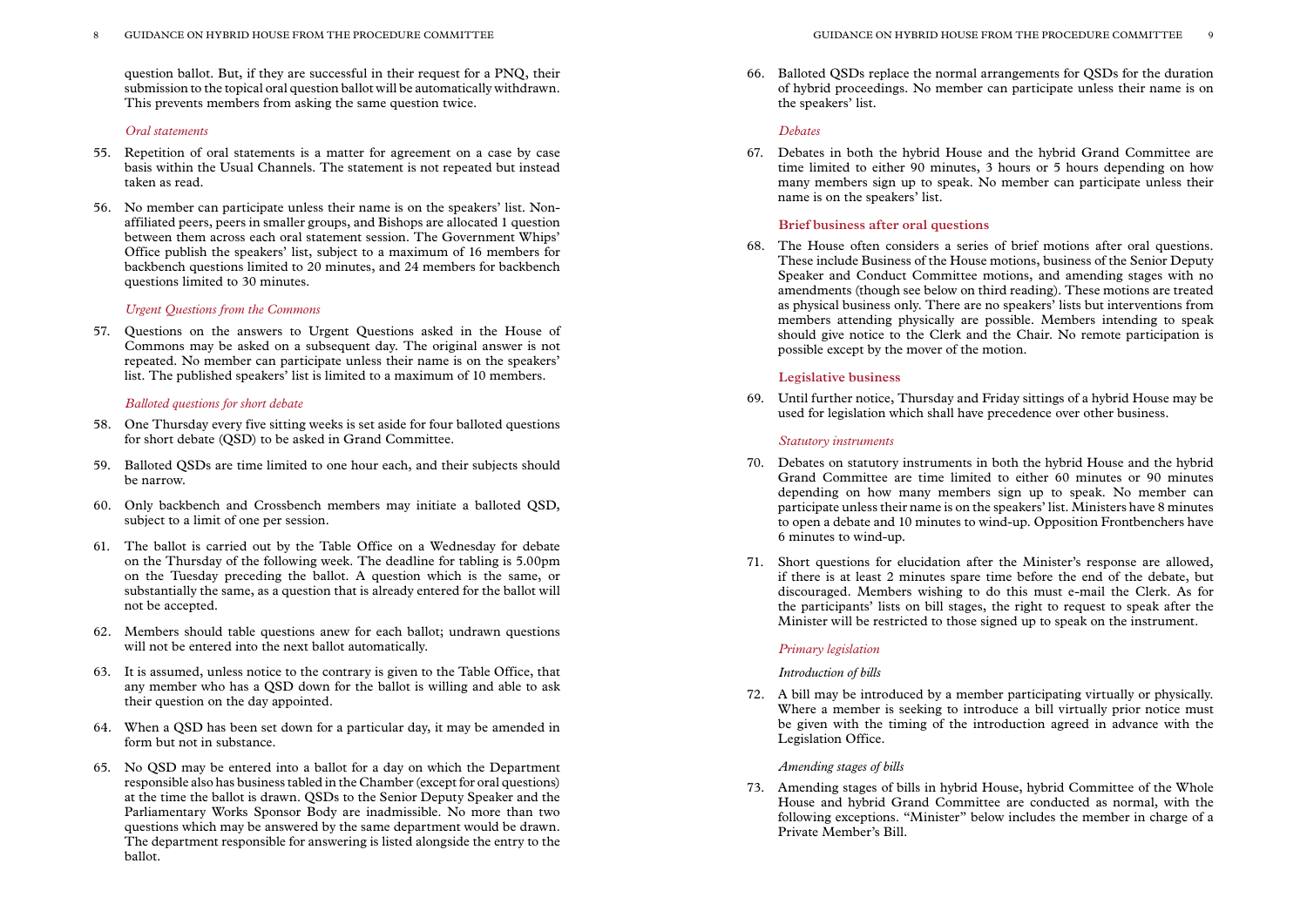of proceedings, the deadline for tabling amendments for inclusion in the marshalled list is 4pm on the day three working days before consideration. No amendments, including manuscript amendments, will be accepted once this deadline has passed, nor may names be added to amendments. For

means that in practice the minimum interval for third reading will need to

for separate debate on the same day once the groupings have been published. A participant who might wish to press an amendment other than the lead amendment in a group to a division must give notice to the Chair, either in the debate or by emailing the Clerk at the Table. If the lead amendment is not moved, the list of speakers may be transferred to another amendment in

- 82. In order to allow time for preparation and to ensure the orderly conduct multi-day stages see below.
- 83. The requirement to marshal amendments three working days in advance be exceeded. This is a matter for the usual channels.
- 84. Each day's groupings are binding. It is not possible to de-group an amendment the group.
- 85. Leave should not be withheld to move formally en bloc amendments already amendment.
- 86. For multi-day stages, each planned day (D1, D2 etc.) has its own participants' nor members' names may be added between the two.

debated, unless a member has signalled in advance their wish to oppose an

list and lists of speakers on each group. If a target is not reached, expressions of interest on groups deferred are carried forward to the next day on the bill. Amendments tabled and names added after the deadline for D1, and not overtaken by proceedings on D1, appear in the marshalled list for D2. Where D2 comes less than 3 days after D1, a provisional marshalled list for D2 is produced in advance of D1, followed by a revised marshalled list with amendments disposed of or overtaken on D1 removed. Neither amendments

#### *Deadlines*

87. The following table sets out the sequence of events.

| 3 working days before stage   | Deadline for tabling amendmen<br>4pm. Marshalled list produced.                                             |
|-------------------------------|-------------------------------------------------------------------------------------------------------------|
| 2 working days before stage   | Government Whips' Office (G)<br>opens Participants List at 10am<br>and agrees groupings. List close<br>6pm. |
| 1 working day before stage    | GWO contacts participants for<br>expressions of interest (EoIs) in<br>specific groups $-$ deadline $2pm$    |
| Day of stage                  |                                                                                                             |
| Morning                       | GWO issues lists of participants<br>day and speakers per group. Clo<br>produce briefs and brief Chair.      |
| Afternoon, not before 12.30pm | Stage takes place.                                                                                          |

| 3 working days before stage   | Deadline for tabling amendments,<br>4pm. Marshalled list produced.                                                |
|-------------------------------|-------------------------------------------------------------------------------------------------------------------|
| 2 working days before stage   | Government Whips' Office (GWO)<br>opens Participants List at 10am<br>and agrees groupings. List closes at<br>6pm. |
| 1 working day before stage    | GWO contacts participants for<br>expressions of interest (EoIs) in<br>specific groups $-$ deadline 2pm.           |
| Day of stage                  |                                                                                                                   |
| Morning                       | GWO issues lists of participants for<br>day and speakers per group. Clerks<br>produce briefs and brief Chair.     |
| Afternoon, not before 12.30pm | Stage takes place.                                                                                                |
|                               |                                                                                                                   |

#### *Speaking*

- 74. Any member of the House may take part in an amending stage of a bill, providing they have signed up to the Participants List by 6pm two working days in advance, and subject to the capacity constraints set out above. Once the Participants List has been published, it will not be possible for further members to add their names, and thus to seek to take part in that day's debate on the bill.
- 75. The Government Whips Office will contact those on the participants list and those that have tabled an amendment, seeking expressions of interest in speaking on particular groups, for response by 2pm on the working day before the stage. The same applies to speaking to the motions associated with amending stages. A member wishing to speak about the commitment of a bill should do so at second reading; the motion for third reading is not debated unless an amendment to it has been tabled. If no amendments are tabled for third reading (other than a privilege amendment), speeches on "bill do now pass" may be made only by the Minister, the other two front benchers and a representative of the crossbench peers, who may be present or remote.
- 76. The following constraints apply after Committee stage:
	- (a) No member may speak more than once to an amendment, except the Minister and the mover of the amendment in reply. A member may not speak again "to explain himself in some material point of their speech". (See Companion 8.136)
	- (b) Only the mover of an amendment speaks after the Minister except where the Minister speaks early to assist the House. "Short questions" of elucidation" are discouraged. (See Companion 8.137)
- 77. The Chair is empowered to call speakers from the speakers' list or otherwise determine the order in which they are to be called in accordance with the usual sequence of speeches. The Chair will have regard to the constraints in the previous paragraph when calling members to speak.
- 78. Participants wishing to speak after the Minister's initial response, wherever they are, must indicate a desire to speak to the Chair and Clerk by e-mail.

#### *Amendments*

- 79. Amendments may be tabled with the Public Bill Office in the normal way (but note that (i) the deadline for tabling amendments for publication the next working day is advanced from 5pm to 4pm, and (ii) the PBO is operating remotely and members should contact it only by telephone 020 7219 3153 or email [hlpublicbills@parliament.uk](mailto:hlpublicbills%40parliament.uk?subject=)).
- 80. Members whose name appears first on an amendment will be assumed to want to speak in support of the amendment and will be added to the Participants List automatically unless it has closed, and to the list of speakers for the relevant group.
- 81. Members are encouraged to add explanatory statements to their amendments, to reduce the need for explanation in debate.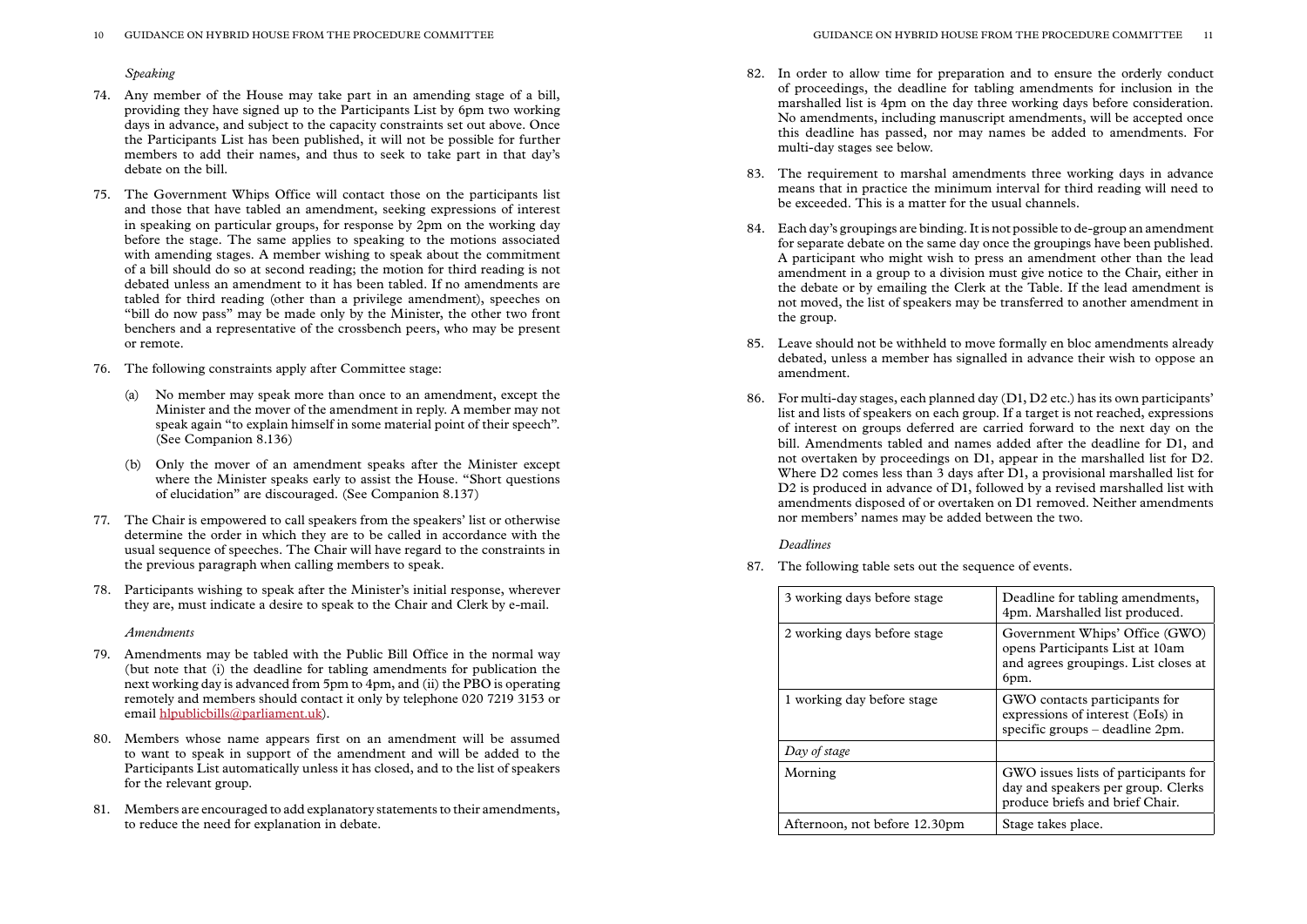speak between the openers and winders should give notice to the Chair and the Clerk at the Table.

allowed but discouraged, as at Report stage and third reading. Members

considered on the same basis as above, i.e. frontbenchers and a nominated

are accepted after the tabling deadline agreed between the Legislation Office

- 97. Short questions for elucidation after the Minister's initial response are wishing to do this, wherever they are, must e-mail the Clerk.
- 98. Members may speak on the motion that the Commons amendments be now crossbencher only unless an amendment to that motion has been tabled.
- 99. No motions or amendments, including manuscript motions or amendments, and the usual channels, nor may names be added to amendments.
- 100. A member intending to oppose the Minister's motion must give notice by tabling an amendment.
- 101. Remote voting applies. Lords not speaking may follow proceedings on way to vote will be via the remote voting system.
- 102. For the first round of Consideration of Commons amendments there will as far as possible.
- 103. Meetings of Reasons Committees are dispensed with. Any Commons

parliamentlive.tv and vote. They may submit a "voice" (Content or Notcontent) by emailing the Clerk from a parliamentary address during the debate; the Chair will acknowledge any such statements before collecting the voices and factor them into the outcome. Members cannot vote by email; the

be at least a clear working day between the Commons debate and the Lords proceedings. However further rounds on the same bill may take place on the same day or the next day. The same lists of openers and winders will be used

Amendment rejected without an alternative will be returned with a standard Reason: "because the Lords wish the Commons to consider the matter again." The Committee's meeting will be recorded by silent minute entry.

## **Review of the Guidance**

104. We will keep this Guidance under review in the light of hybrid House and Guidance when necessary.

Grand Committee sittings and wider developments, and will publish further

#### *Decisions*

- 88. The guidance at paragraphs 31 and 32 above about pressing a motion or amendment and contributing to the collection of the voices applies. Members are encouraged to assist the Chair by discussing possible outcomes with staff in advance. Leave to withdraw an amendment should not be withheld.6 The standard rule against repeat amendments at report stage (Companion, para 8.131) will not apply to addressing an error in a hybrid sitting, i.e. where the Chair may have mistaken the degree of unanimity among participants.
- 89. The usual guidance about third reading amendments is maintained but it will be applied flexibly if necessary to address a possible mistake at Report stage due to the nature of the proceedings.

### *Adjournment*

90. The Chair may adjourn a sitting at any point, either temporarily or for the day, and if necessary resume the House.

### *Messages and first readings*

- 91. Messages may be sent and received when the House is not sitting. Messages are conveyed electronically and recorded by minute entry.
- 92. If a message includes a bill sent from the Commons, the bill may be read a first time on receipt, without any proceeding in the House even if sitting. first reading will be recorded by minute entry.

## *Consideration of Commons amendments*

- 93. When the hybrid House considers Commons amendments and there are no counter propositions to the Minister's motion or to the Commons message, the only speakers will be the mover of the original Lords amendment, or another sponsor of that amendment with the mover's agreement, members who put their names to and spoke on that amendment when it was made, frontbenchers and a Crossbencher nominated by the Convenor. They can participate physically or remotely.
- 94. When there are counter propositions to the Minister's motion or to the Commons message, in addition to the members above, the movers of counter propositions may participate either physically or remotely. Any other member may participate physically, subject to usual seating arrangements and the capacity of the Chamber. Members not intending to speak on the group under discussion should give priority to members who do.
- 95. There may be different frontbench and backbench speakers for each group. Being listed to speak on one group does not entitle a member to speak on others.
- 96. The Government Whips' Office will produce a speakers' list for openers and winders based on the information provided by the whips' offices and the Convenor's office. Members who added their name to and spoke to the original amendment, and who wish to speak remotely, or who wish to speak physically where there is no counter proposition, should inform the Government Whips' Office by 2pm the working day before debate. Speakers will be called by the Chair. Members who are in the Chamber and intend to

<sup>6</sup> This principle also applies to withdrawal of motions and amendments to motions.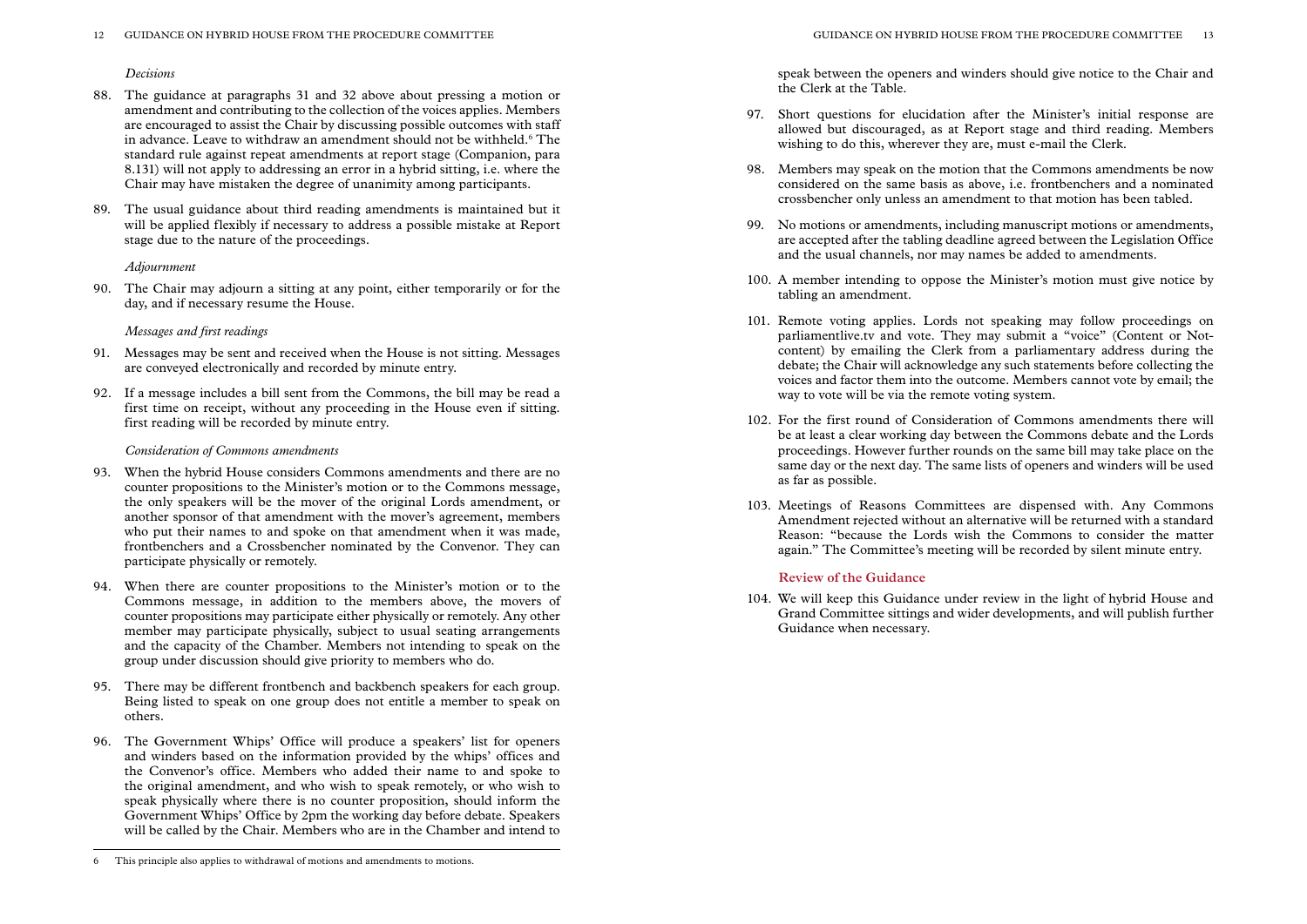(b) members may only cast their votes through the House of Lords remote voting system, in accordance with guidance to be issued from time to time by the Procedure and Privileges Committee.

- 
- 12. Notwithstanding Standing Order 62, the Chair may preside over a Committee of the whole House from the Woolsack.
- 13. The provisions of this Order shall be applied in accordance with guidance Standing Orders insofar as they apply to sittings of the hybrid House.

issued under the authority of the Procedure and Privileges Committee from time to time, which may vary the provisions of the Companion to the

# **APPENDIX 1: BUSINESS OF THE HOUSE MOTION AGREED ON 4 JUNE**

**Business of the House** The Lord Privy Seal (Baroness Evans of Bowes Park) to move that with effect from 8 June all previous motions relating to Virtual Proceedings shall cease to have effect, that until further Order members may participate remotely as well as physically in sittings of the House ("hybrid House"), and that for the purposes of sittings of the hybrid House:

- 1. The procedure shall follow, so far as practical, procedure in the House save that–
	- (a) no member may participate unless they have signed up to the Speakers' List,
	- (b) speakers shall be called by the Chair, and
	- (c) sittings may be adjourned between items or classes of business at the discretion of the Chair.
- 2. The time allotted for each Oral Question shall be 10 minutes.
- 3. The time allotted for each Private Notice Question shall be 15 minutes.
- 4. Debates on motions relating to statutory instruments (including related instruments debated together) shall be time-limited to 1 or  $1/2$  hours, and may be varied in accordance with this paragraph with the unanimous agreement of members taking part in the hybrid sitting at the commencement of that sitting.
- 5. Motions for general debate shall be time limited to 3 hours and this time limit may be varied by the unanimous agreement of the members taking part at the commencement of proceedings.
- 6. Notwithstanding Standing Order 40(5) legislation shall have precedence over other business on Thursdays.
- 7. No amendments to bills may be tabled after the deadline prescribed by the Procedure and Privileges Committee.
- Notwithstanding Standing Order  $30(1)(c)$ , leave may not be granted to a member to speak more than once to an amendment (other than in Committee) to explain themselves in some material point of their speech.
- 9. Notwithstanding Standing Order 41(2) and (3), messages between the Houses may be sent and received, and a bill sent from the Commons may be read a first time, irrespective of the sitting of the House.
- 10. A member may table one Topical Question for Written Answer on a sitting day in each week during which the House sits, and it is expected that it will be answered within five working days.
- 11. With effect from 15 June:
	- (a) the provisions of Standing Orders 53 (Divisions), 54 (Votes counted in the House) and 55 (Voting in wrong lobby) shall not apply; and